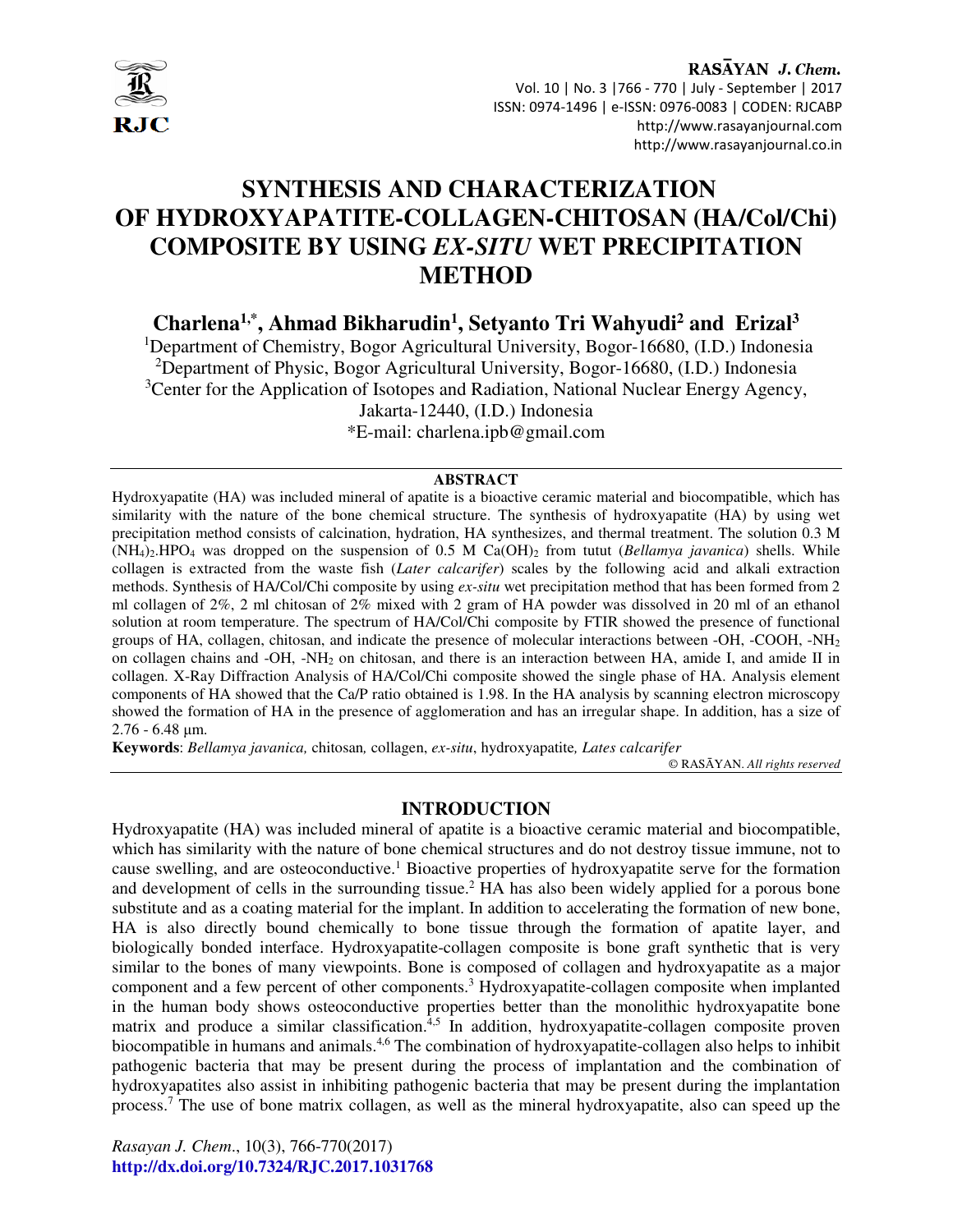healing process of bone abnormalities, for example, when a crack or fracture. The addition of chitosan will improve the quality of the composite material. Chitosan is a polymer which is abundant in nature and is a derivative of chitin, which is biodegradable and biocompatible so widely used for medical applications. Collagen and chitosan play a role in bone tissue engineering.

The combination of HA with collagen and chitosan showed a nanocomposite for bone substitution.<sup>8</sup> In this study, HA was synthesized from the utilization of waste of Tutut shell (*Bellamya javanica*) through wet precipitation method. Tutut shell contains a variety of minerals including high levels of calcium.<sup>9</sup> Collagen from aquatic by-products is generally obtained by the following acid and alkali extraction methods. The addition of chitosan as a composite to improve the quality of the material. Chitosan is one example of natural polymers that are biodegradable, non-toxic, and biocompatible.<sup>10</sup> The development of HA/Col/Chi composite to improve the mechanical properties and strength of its hydroxyapatite. While the manufacture of HA/Col/Chi composite done by *ex-situ* methods, namely the addition of collagen and chitosan conducted after the precipitation process is completed. The aims of this study are to form HA/Col/Chi composite by using *ex situ* wet precipitation method.

#### **EXPERIMENTAL**

#### **Material and Methods**

The reagents used tutut (*Bellamya javanica*) shells obtained from Pasar Anyar (Bogor, Indonesia), fish (*Lates calcarifer*) scales obtained from Research Center for Marine and Fisheries Product Processing and Biotechnology (Jakarta, Indonesia), surfactants (dishwashing liquid), whatman filter grade 42, CaCO<sub>3</sub> standard from Wako, (NH4)2HPO4 from Merck, glacial acetic acid from Merck, chitosan (shrimp skin) obtained from Department of Aquatics Products Technology, Bogor Agricultural University (Bogor, Indonesia).

# **General procedure**

## **Synthesis of HA**

Suspension of 0.5 M Ca(OH)<sub>2</sub> from extract tutut shells as calcium precursor and solution 0.3 M  $(NH_4)_2$ .HPO<sub>4</sub> as a phosphate precursor (Ca/P 1.67). The solution 0.3 M (NH<sub>4</sub>)<sub>2</sub>.HPO<sub>4</sub> was dropped on the suspension of 0.5 M Ca(OH)<sub>2</sub> at rate 1.3 mL/min with temperature conditions kept to 40 °C, while stirring using a magnetic stirrer. The pH conditions were monitored and kept around 10. Then the mixture was decanted for 24 hours and sonicated for 6 hours. After that, the solution was centrifuged for 15 minutes at a speed of 4500 rpm. The pellets were filtered and rinsed with aquadest. Then it was dried in an oven at 80 °C for 8 hours, heated in a furnace at 600 °C for 2 hours.

#### **Extraction of collagen**

Fish scales obtained as byproducts of the fishing industry, the surface was washed with running water until clean. Then the fish scales immersed in the surfactant solution for 24 hours to remove grease and other impurities. Furthermore, fish scales in the surfactant solution is cleaned again by shaking it using a horizontal shaker speed of 200 rpm interval of 1 hour. Such treatment is done as much as 3 repetitions. The fish scales were then washed with distilled water to remove surfactants and dried in an oven at 60 °C for 60 minutes. Fish scales then soaked in a solution of 0.5 M CH<sub>3</sub>COOH with a ratio of 1:10 (w/v) at 4 °C within 48 hours. Then sediment extraction results were filtered using whatman 42 paper and dried at room temperature.

### **Synthesis of HA/Col/Chi with** *Ex-Situ* **Method**

Synthesis of HA/Col/Chi composite that has been formed from 2% collagen, 2% chitosan, and HA powder from tutut (*Bellamya javanica*) shells. Collagen solution of 2% made from Collagen powder (*Lates calcarifer* scales) was dissolved in 0.1 N acetic acid and 2% chitosan solution made from chitosan powder was dissolved in 0.1 N acetic acid. As much as 2 ml of collagen of 2%, 2 ml chitosan of 2% mixed with 2 gram of HA powder was dissolved in 20 ml of the ethanol solution. During the mixing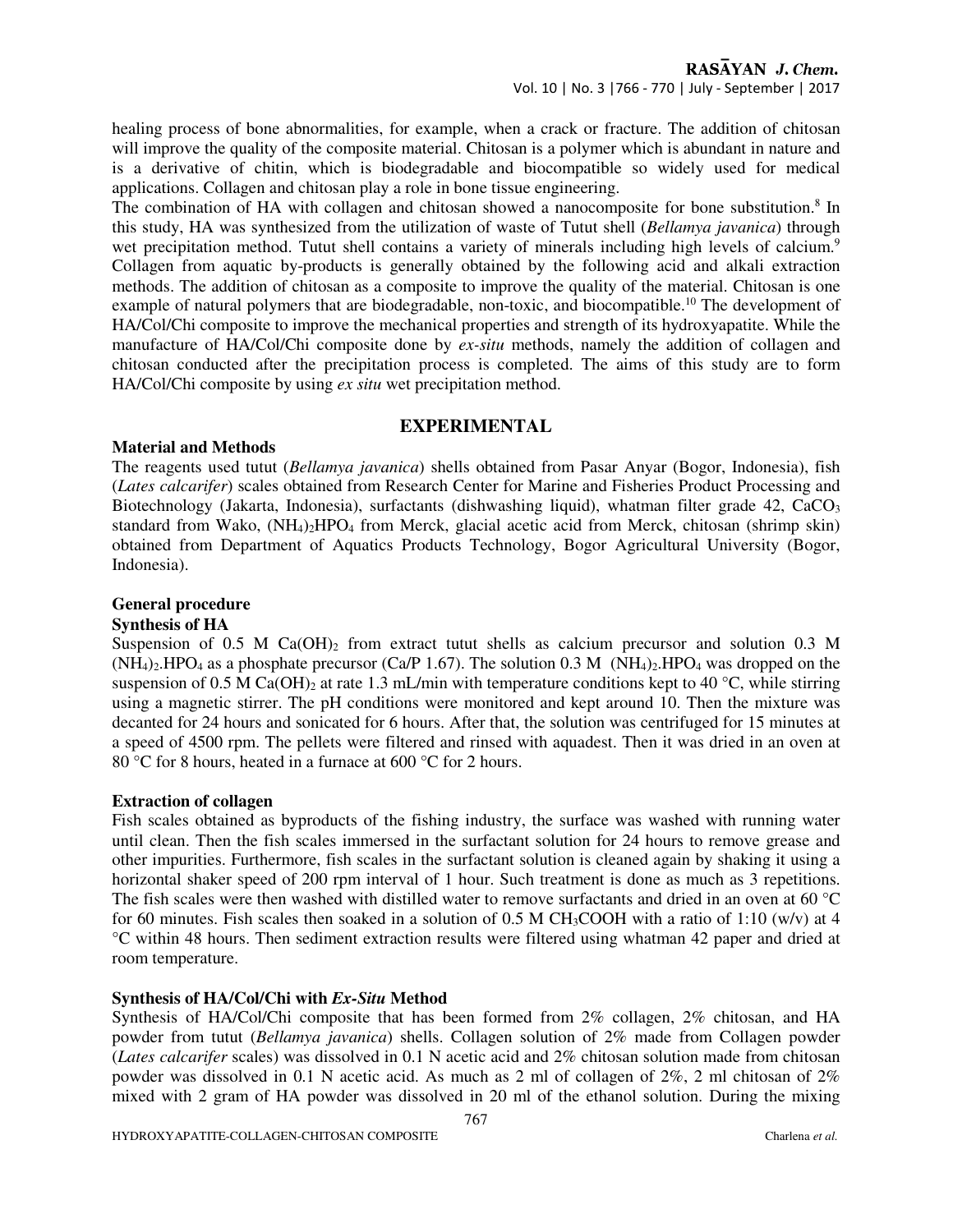process, the solution is stirred using a magnetic stirrer for 1 hour to be homogeneous at room temperature. After that, the solution was decanted within 48 hours, sonicated within 6 hours, centrifuged for 15 minutes at a speed of 4500 rpm. The pellets were filtered using whatman 42 paper and dried at room temperature.

#### **Characterization Techniques**

HA analyzed by XRD, FTIR, and SEM-EDS, Collagen analyzed by FTIR, and HA/Col/Chi composite analyzed by XRD and FTIR.

## **RESULTS AND DISCUSSION**

#### **Analysis of Functional Groups of HA/Col/Chi**

The spectrum of HA/Col/Chi composite was characterized to analyze the presence of functional groups of HA, collagen, and chitosan shown in Fig.-1. The sharp absorption bands (Fig.-1b) at 569 (assignment: *ν*4), 603.72 (assignment: *ν*4), 962.48 (assignment: *ν*1), and 1039.63 cm<sup>-1</sup> (assignment: *ν*3) shows the strain vibration of the  $PO_4^3$  groups and assigned to P–O vibrations. The weak absorption peaks (Fig.-1b) found at 873.75 cm<sup>-1</sup> indicates the presence of  $CO<sub>3</sub><sup>2</sup>$  groups and assigned to C–O vibrations. The Functional groups of collagen (Fig.-1b) are found at  $1653 \text{ cm}^{-1}$  (amide I),  $1558.48 \text{ cm}^{-1}$  (amide II), and  $1418.32 \text{ cm}^{-1}$ (amide III). The intensity of the ratio between the peak absorption of amide III and the absorption peak at 1450 cm<sup>-1</sup> is 1.02. Ratio value close to 1.0 indicates that the collagen has a triple helix structure.<sup>11</sup> The absorption band (Fig.-1b) for OH<sup>-</sup> group is found at  $3404.36 \text{ cm}^{-1}$ . The peak of  $-OH$  group indicates the characteristic of HA and chitosan. The peak of HA (Fig.-1a) and collagen (Fig.-1c) there were changes spectra (Fig.-1b) indicate the presence of molecular interactions between -OH, -COOH, -NH2 on collagen chains and -OH, -NH<sub>2</sub> on chitosan, and there is an interaction between HA, amide I, and amide II in collagen.<sup>12</sup>



Fig.-1: The FTIR spectrum; (a) HA; (b) HA/Col/Chi; (c) Col; (d) Chi

768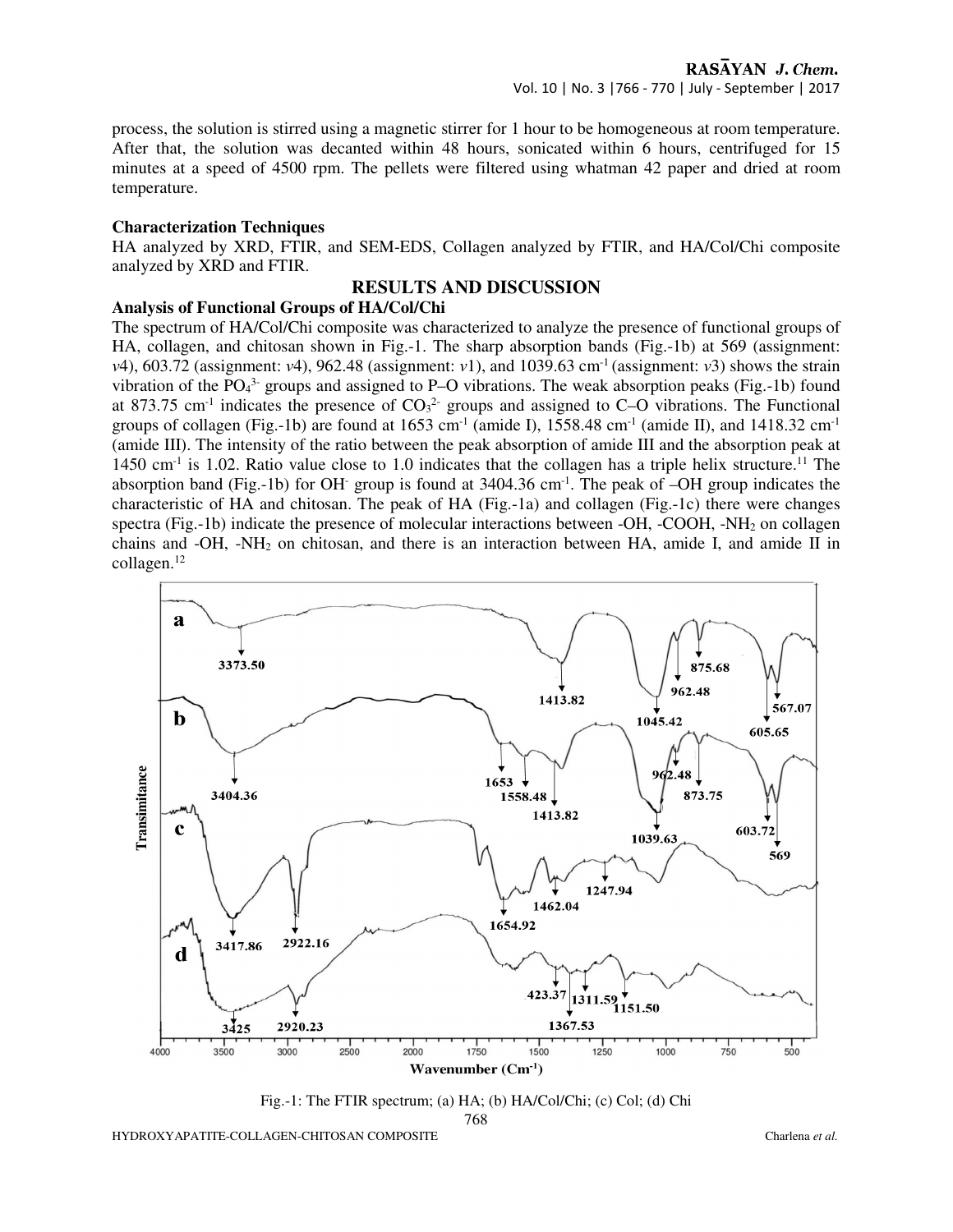#### **X-Ray Diffractogram of HA/Col/Chi Composite**

The XRD pattern of HA from tutut (*Bellamya javanica*) shells is shown in Fig.-2a. The phase identification was matched with the JCPDS file No. 09-432 and showed that has a single phase of HA. The degree of crystallinity of HA was obtained at 67.71 % and crystallite size of HA was found at 20.10 nm determined using Debye Scherrer equation. As shown in Fig.-2a, a sharp peak and indicating the presence of HA at  $2\theta = 31.94^\circ$  at the diffraction plane (211),  $2\theta = 32.77^\circ$  at the diffraction plane (300), and  $2\theta = 25.88^\circ$  at the diffraction plane (002). The result of HA/Col/Chi powder analysis can be seen in Fig.-2b, the sharp peak is shown at  $2\theta = 32.01^{\circ}$  at the diffraction plane (211),  $2\theta = 25.82^{\circ}$  at the diffraction plane (002), and  $2\theta = 33.05^{\circ}$  at the diffraction plane (300).



#### **Elemental Composition and Surface Morphology of HA**

Analysis element components of HA (Fig.-3) was investigated using energy dispersive spectroscopy. The ratio of Ca/P molar obtained is 1.98 and that the product obtained was calcium-rich HA. This value according to the literature<sup>13</sup>, HA compounds will form at a Ca/P ratio of about 1.2-2.0. In the calcium content, the increased concentration of carbonate in the mixing reaction causes the absorption of phosphate ions to be inhibited so that the ratio of Ca/P increases.



Fig.-3: Elemental Composition of HA